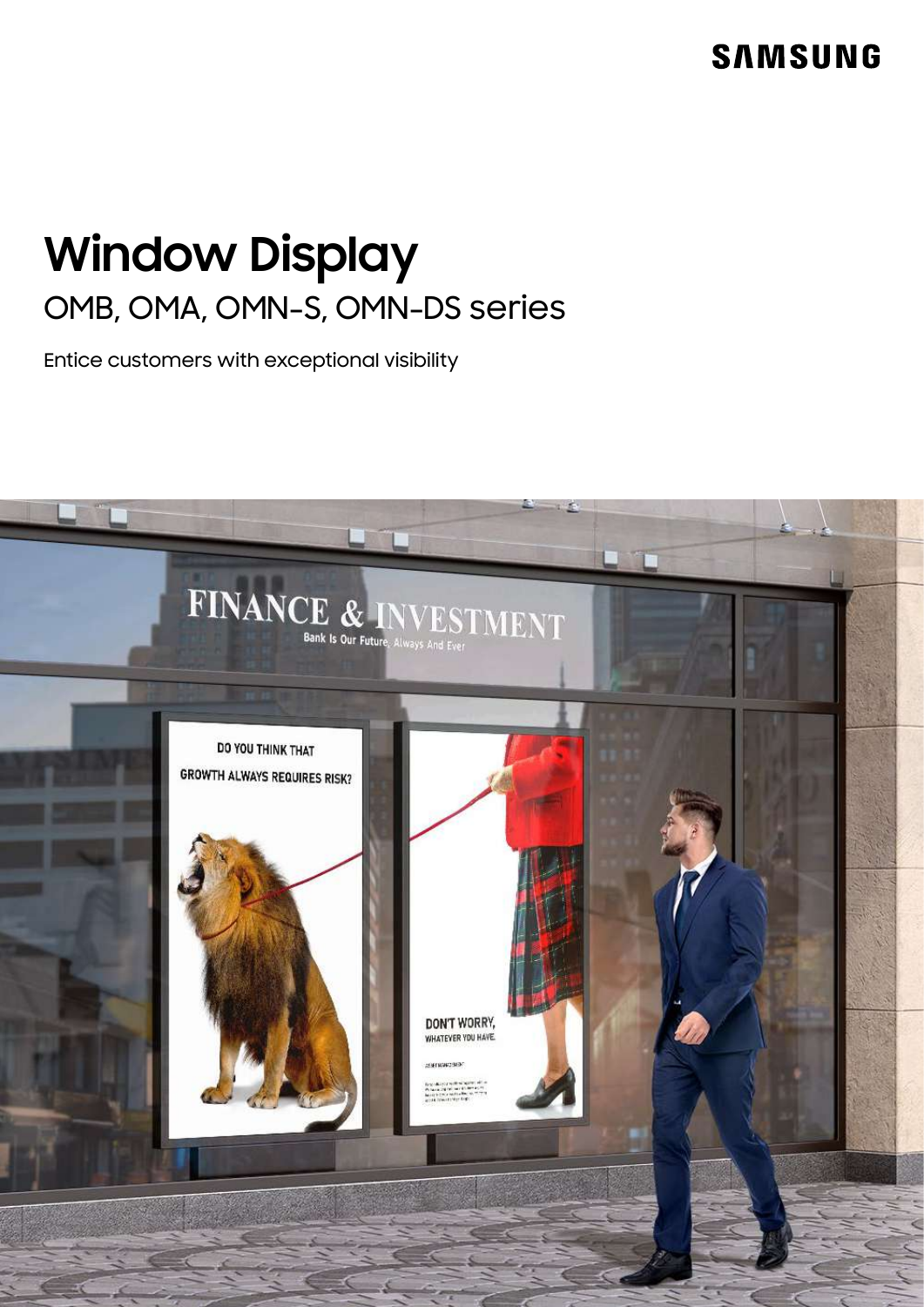### **Creating customer interest with captivating content**

Increasingly, store owners and managers want to maximize the use of their retail environments, utilizing space in the most efficient and impactful way possible. Not only inside the store, but also on window displays which can capture the attention of passersby, while delivering content in the store too. This isn't just in traditional retail stories either with a variety of spaces looking to utilize display technology, from banks to subway stations and more. Customers expect high-quality content and digital signage can help to meet this demand, quickly becoming a key consideration for all stores and customer environments.

### **Bringing content to life, effectively and efficiently**

With high brightness and clear visibility in any lighting conditions, Samsung's window display is perfect for capturing the attention of customers in perfect clarity. This innovative display is optimized for store owners and managers too, offering a slim design which maximizes space saving, enhanced by the embedded media player which not only removes the need for additional devices, but also enables PC-less content playback with MagicINFO S player. Finally, the IPX5 rating for dust resistance delivers durable performance for robust reliability.



### **Key features**



#### **Enhance promotions with premium picture quality**

Built to optimize promotions in storefront windows, Samsung window display delivers high picture quality, displaying content in UHD that brings any offer to life. Plus, high brightness and polarized sunglass support eliminate any potential display blindness for an uncompromised customer viewing experience. \* Resolution vary by model.

### **Dynamic Crystal Display**

The OM75A features Dynamic Crystal Display, using 10 bit processing for flawless color expression, allowing viewers to enjoy a wider spectrum of colors up to one billion shades. HDR+ compatibility converts standard definition content to HDR quality for sharper contrast and more vivid colors.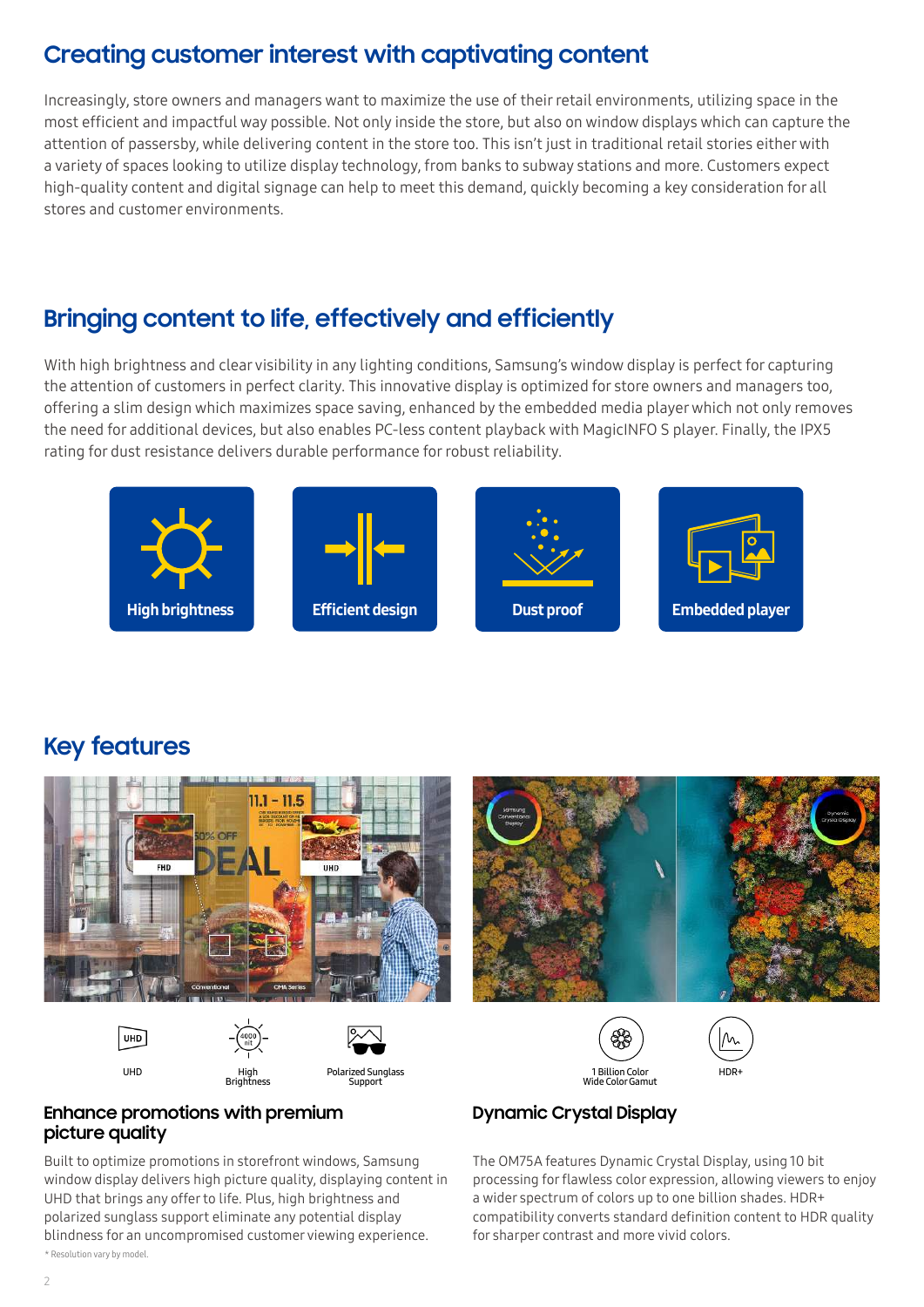

#### **Crystal Processor 4K**

Samsung's global leadership in display technology and picture quality spans more than a decade. Thanks to superior semi-conductor technology, Samsung has developed the powerful video processor available. Additionally, intelligent UHD upscaling technology is a cutting-edge solution based on Samsung's proprietary UHD Processor that allows content developed at a lower resolution to be elevated to UHD-level quality. It also performs edge restoration and noise reduction to optimize on-screen text and imagery with crisp edges and fine detail.



#### **Durable performance**

With IP5X-validated dust protection and embedded, proprietary functionality that mitigates overheating, Samsung window display continuously provides robust durability. This ensures optimized operation in a variety of outdoor conditions for consistent performance.



#### **Modernize space with slim design**

Through innovative design, Samsung window display line-up delivers a real-to life picture with a remarkably slim depth. Its compact size makes the display a natural extension of the store, as opposed to an addition that ties up valuable space. It also gives retailers greater flexibility in storefront design.

\* "Conventional" refers to Samsung's OM75D-W series.



#### **Streamline content management**

Digital displays should require as little maintenance as possible – a retailer's time is valuable. Samsung window display embedded MagicINFO S7 Player, backed by the powerful TIZEN operating system, boosts the display's overall performance, allowing for painless content management and ensuring seamless content transition and playback. You can be sure that the content you want customers to see will be displayed when it needs to be, without interruption.



#### **Clutter-free configuration**

With a sleek, efficient design, Samsung window display gives retailers the freedom to easily customize small storefront window displays. Unlike conventional displays that are both bulky and limit positioning options, the window display frees up space, offering retailers more room to market themselves to potential customers. Additionally, the displays are easily activated with one electric power cord and one LAN cable, drastically reducing cord clutter and increasing energy efficiency.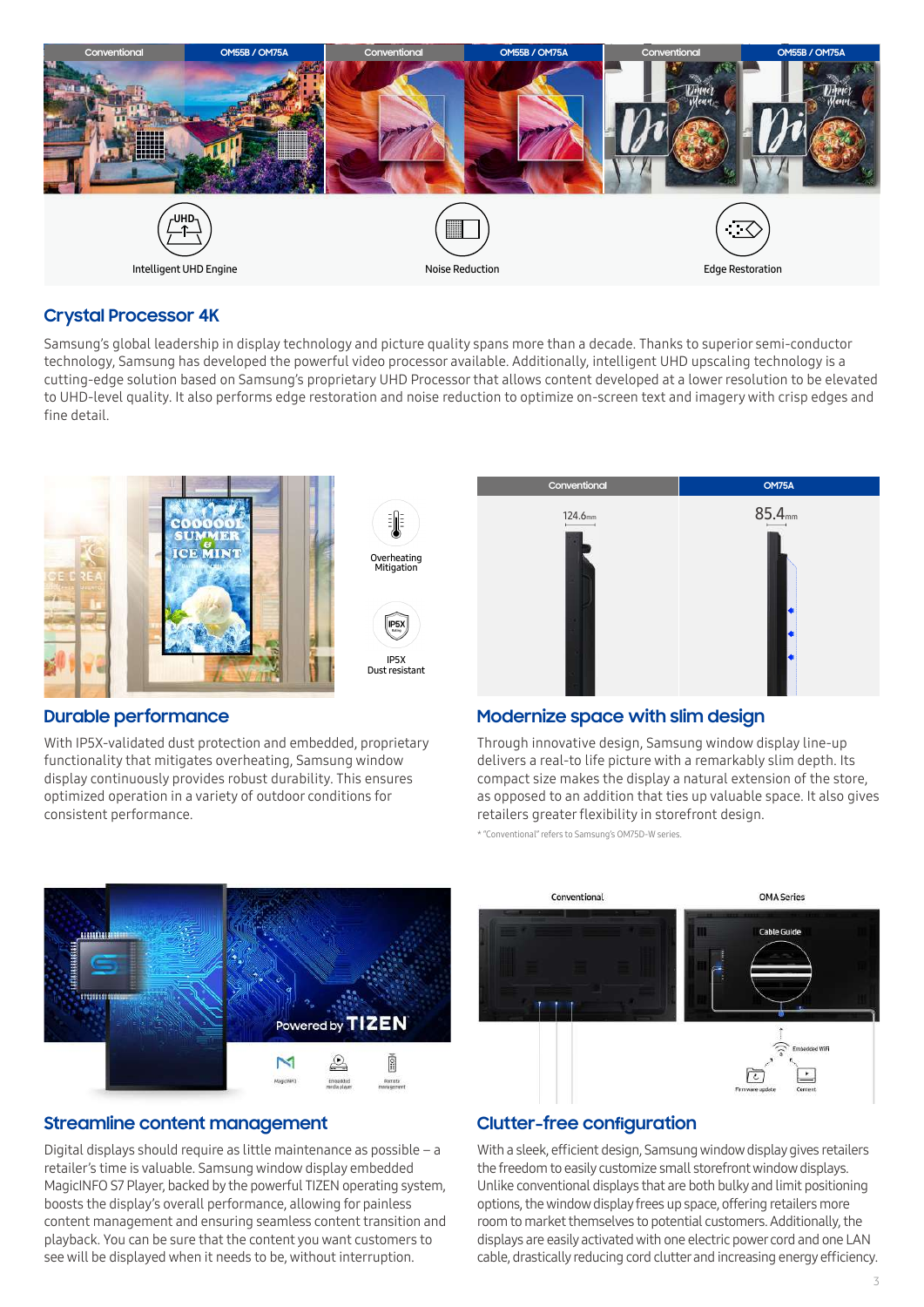### **Why Samsung OMN-DS series?**

Samsung's OMN-DS series is a dual display with screens on both sides, allowing retailers to maximize messaging. The window-facing screen features bright visuals and prominent positioning, giving passersby motivation to enter the store. Once inside, indoor-facing displays enhance the shopping experience with content promoting sales, new merchandise and additional information about the store and its services. This single display reduces equipment and installation costs, increasing operational efficiency, compared to installing two separate displays.





#### **Modernize space with flexible design**

The OMN-DS series can be easily mounted either on a stand or hung from a ceiling, giving retailers more options for positioning. The smart design creates a clean look that promotes easier customer engagement without aesthetic distraction and offers flexibility in how valuable space on the floor is designed and utilized. With a hidden top cover, cable management is clear of clutter, and due to the slim depth, the display does not divert attention away from the store's products.



#### **Maximize operational efficiency**

With a sleek, efficient design, the OMN-DS series gives retailers the freedom to easily customize small storefront window displays. Unlike conventional displays that are both bulky and limit positioning options, the OMN-DS series frees up space, offering retailers more room to market themselves to potential customers. Additionally, the displays are easily activated with one electric power cord and one LAN cable, drastically reducing cord clutter and increasing energy efficiency.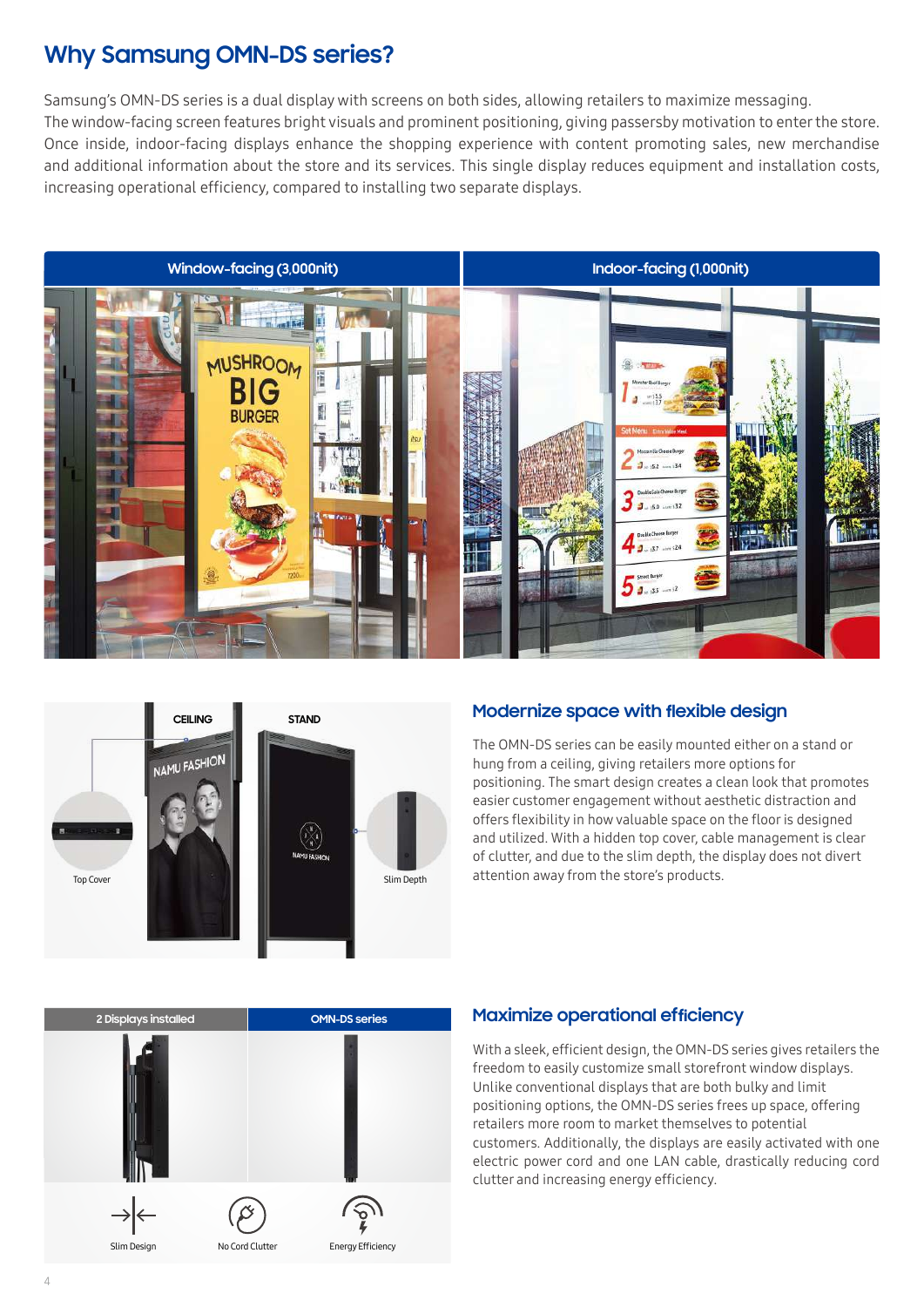# **Specifications**

| <b>Model</b>           |                           |                        | <b>OM75A</b>                                                                                                                                                                                | <b>OM55B</b>                                                                                                                                                                                | <b>OM46B</b>                                                                                                                                                                                |
|------------------------|---------------------------|------------------------|---------------------------------------------------------------------------------------------------------------------------------------------------------------------------------------------|---------------------------------------------------------------------------------------------------------------------------------------------------------------------------------------------|---------------------------------------------------------------------------------------------------------------------------------------------------------------------------------------------|
|                        | Diagonal                  | Class                  | 75                                                                                                                                                                                          | 55                                                                                                                                                                                          | 46                                                                                                                                                                                          |
| Display<br>Panel       | Size                      | Measured               | 74.5"/189.2cm                                                                                                                                                                               | 54.6"/138.7cm                                                                                                                                                                               | 45.9" / 116.8cm                                                                                                                                                                             |
|                        |                           | Resolution             | 3840 x 2160 (16:9)                                                                                                                                                                          | 3840x2160(16:9)                                                                                                                                                                             | 1920x1080(16:9)                                                                                                                                                                             |
|                        | Brightness(Typ.)          |                        | 4,000 nit                                                                                                                                                                                   | 3,000nit                                                                                                                                                                                    | 4,000nit                                                                                                                                                                                    |
|                        | Orientation               |                        | Landscape / Portrait                                                                                                                                                                        | Landscape / Portrait                                                                                                                                                                        | Landscape / Portrait                                                                                                                                                                        |
|                        | Haze                      |                        | 1%                                                                                                                                                                                          | 1%                                                                                                                                                                                          | $\mathsf{O}\xspace$                                                                                                                                                                         |
|                        | Contrast Ratio (Typ.)     |                        | 1,200:1                                                                                                                                                                                     | 1200:1                                                                                                                                                                                      | 6000:1                                                                                                                                                                                      |
|                        | Type                      |                        | ADS                                                                                                                                                                                         | ADS                                                                                                                                                                                         | VA                                                                                                                                                                                          |
|                        | Active Display Area       |                        | 1649.664(H) x 927.936(V)                                                                                                                                                                    | 1209.6(H) x 680.4(V)                                                                                                                                                                        | 1018.08(H) x 572.67(V)                                                                                                                                                                      |
|                        | Pixel Pitch (mm)          |                        | 0.4296 x 0.4296                                                                                                                                                                             | 0.315x0.315                                                                                                                                                                                 | 0.53x0.53                                                                                                                                                                                   |
|                        | Color Gamut               |                        | <b>NTSC 72%</b>                                                                                                                                                                             | 72                                                                                                                                                                                          | 72                                                                                                                                                                                          |
|                        | Operation Hour            |                        | 24/7                                                                                                                                                                                        | 24/7                                                                                                                                                                                        | 24/7                                                                                                                                                                                        |
|                        | <b>VIDEO</b>              |                        | HDMI2.0(2)                                                                                                                                                                                  | HDMI 2.0 (2)                                                                                                                                                                                | HDMI 2.0 (2)                                                                                                                                                                                |
|                        | <b>INPUT</b>              | <b>AUDIO</b>           | N/A                                                                                                                                                                                         | N/A                                                                                                                                                                                         | N/A                                                                                                                                                                                         |
|                        |                           | <b>USB</b>             | USB 2.0 (1)                                                                                                                                                                                 | USB 2.0 x 1                                                                                                                                                                                 | USB 2.0 x1                                                                                                                                                                                  |
|                        |                           | Tuner                  | N/A                                                                                                                                                                                         | N/A                                                                                                                                                                                         | N/A                                                                                                                                                                                         |
|                        |                           | <b>VIDEO</b>           | Yes                                                                                                                                                                                         | <b>HDMI 2.0</b>                                                                                                                                                                             | <b>HDMI 2.0</b>                                                                                                                                                                             |
| Connectivity<br>/Sound | <b>OUTPUT</b>             | <b>AUDIO</b>           | Stereo Mini Jack                                                                                                                                                                            | Stereo mini Jack                                                                                                                                                                            | Stereo mini Jack                                                                                                                                                                            |
|                        |                           | <b>USB</b>             | N/A                                                                                                                                                                                         | N/A                                                                                                                                                                                         | N/A                                                                                                                                                                                         |
|                        | WiFi / BT                 |                        | Yes / NA                                                                                                                                                                                    | Yes / N/A                                                                                                                                                                                   | Yes / N/A                                                                                                                                                                                   |
|                        |                           | EXTERNAL CONTROL       | RS232C (In/Out), RJ45 (In)                                                                                                                                                                  | RS232C(in/out), RJ45 (in/out)                                                                                                                                                               | RS232C(in/out), RJ45 (in/out)                                                                                                                                                               |
|                        |                           | Speaker                | N/A                                                                                                                                                                                         | N/A                                                                                                                                                                                         | N/A                                                                                                                                                                                         |
|                        |                           | Set                    | 1703.1 x 981.1 x 85.4                                                                                                                                                                       | 1253.4 x 724.2 x 54.5                                                                                                                                                                       | 1062 x 616.6 x 54.5                                                                                                                                                                         |
|                        | Dimension<br>(mm)         | Package                | 1890 x 1144 x 215                                                                                                                                                                           | 1420 x 879 x 178                                                                                                                                                                            | 1189 x 757 x 158                                                                                                                                                                            |
|                        |                           | Set                    | 37.2kg                                                                                                                                                                                      | 23.1                                                                                                                                                                                        | 18.2                                                                                                                                                                                        |
| Mechanical<br>Spec     | Weight<br>(kg)            | Package                | 48.5kg                                                                                                                                                                                      | 29.1                                                                                                                                                                                        | 23                                                                                                                                                                                          |
|                        |                           | <b>VESA Mount</b>      | 400 x 400 mm                                                                                                                                                                                | 400 x 400                                                                                                                                                                                   | 400 x 400                                                                                                                                                                                   |
|                        | Bezel Width (mm)          |                        | 23.9                                                                                                                                                                                        | 19.1                                                                                                                                                                                        | 19.9                                                                                                                                                                                        |
|                        | Operating System          |                        | Tizen 5.0 (VDLinux)                                                                                                                                                                         | Tizen 5.0 (VDLinux)                                                                                                                                                                         | Tizen 5.0 (VDLinux)                                                                                                                                                                         |
|                        | Internal<br>Player        | Processor              | Cortex A721.7GHz Quad-Core CPU                                                                                                                                                              | Cortex A721.7GHz Quad-Core CPU                                                                                                                                                              | Cortex A721.7GHz Quad-Core CPU                                                                                                                                                              |
|                        |                           |                        | 8GB                                                                                                                                                                                         | 8GB                                                                                                                                                                                         | 8GB                                                                                                                                                                                         |
|                        |                           | Storage (FDM)          | (3.88GB Occupied by O/S, 4.12GB Available)                                                                                                                                                  | (3.88GB Occupied by O/S, 4.12GB Available)                                                                                                                                                  | (3.88GB Occupied by O/S, 4.12GB Available)                                                                                                                                                  |
|                        |                           | <b>Additional Film</b> |                                                                                                                                                                                             | N/A                                                                                                                                                                                         | N/A                                                                                                                                                                                         |
| Features               | Special                   | H/W                    | Polarized Sun Glasses Viewable in any direction<br>Auto Brightness Control with Ambient Brightness<br>Sensor<br>Temperature Sensor<br>Clock Battery(80hrs Clock Keeping)<br>Kensington Lock | Polarized Sun Glasses Viewable in any direction<br>Auto Brightness Control with Ambient Brightness<br>Sensor<br>Temperature Sensor<br>Clock Battery(80hrs Clock Keeping)<br>Kensington Lock | Polarized Sun Glasses Viewable in any direction<br>Auto Brightness Control with Ambient Brightness<br>Sensor<br>Temperature Sensor<br>Clock Battery(80hrs Clock Keeping)<br>Kensington Lock |
|                        |                           | S/W                    | Auto Source Switching & Recovery<br>RS232C/RJ45 MDC<br>WiFi Module Embedded                                                                                                                 | Auto Source Switching & Recovery<br>RS232C/RJ45 MDC<br>WiFi Module Embedded                                                                                                                 | Auto Source Switching & Recovery<br>RJ45 MDC<br>WiFi Module Embedded                                                                                                                        |
|                        |                           | Safety                 | 60950-1                                                                                                                                                                                     | 60950-1                                                                                                                                                                                     | 60950-1                                                                                                                                                                                     |
|                        | <b>EMC</b>                |                        | Class A                                                                                                                                                                                     | Class A                                                                                                                                                                                     | Class A                                                                                                                                                                                     |
| Certification          | Environment               |                        | N/A                                                                                                                                                                                         | N/A                                                                                                                                                                                         | N/A                                                                                                                                                                                         |
|                        | IP Rating                 |                        | IP <sub>5</sub> x                                                                                                                                                                           | IP <sub>5</sub> x                                                                                                                                                                           | IP <sub>5</sub> x                                                                                                                                                                           |
|                        | Security                  |                        | N/A                                                                                                                                                                                         | N/A                                                                                                                                                                                         | N/A                                                                                                                                                                                         |
| Power                  | Power Supply              |                        | AC100 - 240 V, 50/60 Hz                                                                                                                                                                     | AC100 - 240 V, 50/60 Hz                                                                                                                                                                     | AC100 - 240 V, 50/60 Hz                                                                                                                                                                     |
|                        |                           | Max[W/h]               | 900                                                                                                                                                                                         | 450                                                                                                                                                                                         | 350                                                                                                                                                                                         |
|                        | Power<br>Consump-<br>tion | Typical[W/h]           | 385<br>* IEC 62087 measurement standard                                                                                                                                                     | 245<br>* IEC 62087 measurement standard                                                                                                                                                     | 185<br>* IEC 62087 measurement standard                                                                                                                                                     |
|                        |                           | Sleep mode             | 0.5W                                                                                                                                                                                        | 0.5                                                                                                                                                                                         | 0.5                                                                                                                                                                                         |
| Operating<br>Condition | Temperature               |                        | 0°C~40°C                                                                                                                                                                                    | 0°C~40°C                                                                                                                                                                                    | 0°C~40°C                                                                                                                                                                                    |
|                        | Relative Humidity         |                        | 10~80%                                                                                                                                                                                      | 10~80%                                                                                                                                                                                      | 10~80%                                                                                                                                                                                      |
| Accessories            | Included                  |                        | Quick Setup Guide, Regulatory Guide, Warranty Card,<br>Power Cord, Remote Controller, Batteries, IR, Ambient<br>sensor                                                                      | Quick Setup Guide<br>Warranty Card<br>Power Cord<br>Remote Controller + Batteries<br><b>External ambient Sensor</b>                                                                         | Quick Setup Guide<br>Warranty Card<br>Power Cord<br>Remote Controller + Batteries<br><b>External ambient Sensor</b>                                                                         |
|                        | Optional                  | Stand                  | N/A                                                                                                                                                                                         | N/A                                                                                                                                                                                         | N/A                                                                                                                                                                                         |
|                        |                           | Mount                  | N/A                                                                                                                                                                                         | N/A                                                                                                                                                                                         | N/A                                                                                                                                                                                         |
|                        |                           | Specialty              | N/A                                                                                                                                                                                         | N/A                                                                                                                                                                                         | N/A                                                                                                                                                                                         |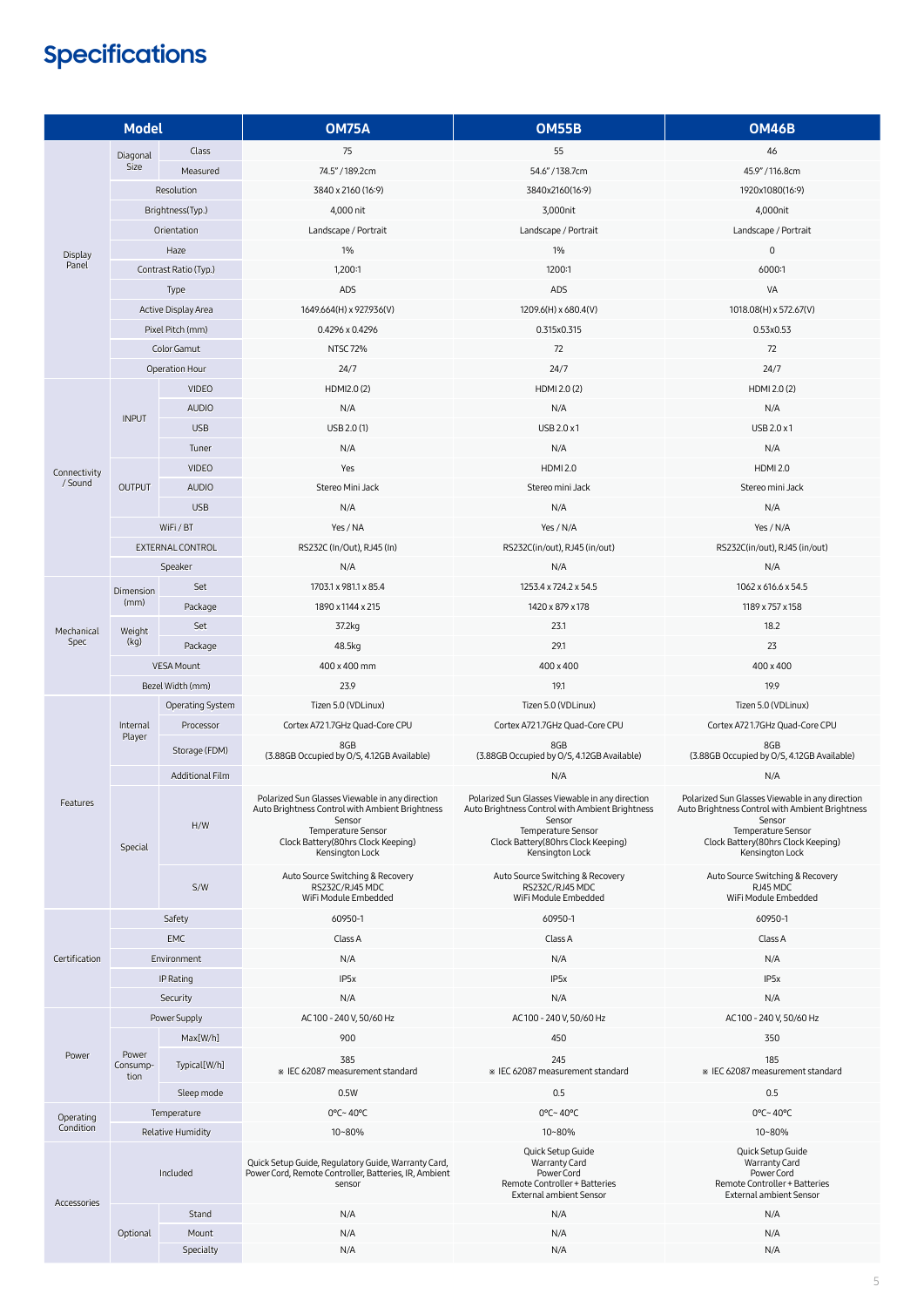| <b>Model</b>           |                           |                       | <b>OM55N-S</b>                                                                                                                                                                           | OM55N-DS                                                                                                                                                                                  |
|------------------------|---------------------------|-----------------------|------------------------------------------------------------------------------------------------------------------------------------------------------------------------------------------|-------------------------------------------------------------------------------------------------------------------------------------------------------------------------------------------|
|                        | Diagonal                  | Class                 | 55                                                                                                                                                                                       | 55                                                                                                                                                                                        |
| Display<br>Panel       | Size                      | Measured              | 54.6" / 138.7cm                                                                                                                                                                          | 54.6" / 138.7cm                                                                                                                                                                           |
|                        |                           | Resolution            | 1920x1080 (16:9)                                                                                                                                                                         | 1920x1080 (16:9)                                                                                                                                                                          |
|                        |                           | Brightness(Typ.)      | 4,000 nit                                                                                                                                                                                | 3,000 / 1,000 cd/m2                                                                                                                                                                       |
|                        |                           | Orientation           | Landscape / Portrait                                                                                                                                                                     | Portrait                                                                                                                                                                                  |
|                        |                           | Haze                  | 0%                                                                                                                                                                                       | 0%                                                                                                                                                                                        |
|                        |                           | Contrast Ratio (Typ.) | 6,000:1                                                                                                                                                                                  | 6,000:1                                                                                                                                                                                   |
|                        |                           | Type                  | VA                                                                                                                                                                                       | VA                                                                                                                                                                                        |
|                        |                           | Active Display Area   | 1209.6(H) x 680.4(V)                                                                                                                                                                     | 1209.6(H) x 680.4(V)                                                                                                                                                                      |
|                        |                           | Pixel Pitch (mm)      | $0.630 \times 0.630$                                                                                                                                                                     | $0.630 \times 0.630$                                                                                                                                                                      |
|                        |                           | Color Gamut           | 72%                                                                                                                                                                                      | 72%                                                                                                                                                                                       |
|                        |                           | Operation Hour        | 24/7                                                                                                                                                                                     | 24/7                                                                                                                                                                                      |
|                        |                           | <b>VIDEO</b>          | HDMI2.0(2)                                                                                                                                                                               | HDMI2.0(2)                                                                                                                                                                                |
|                        |                           | <b>AUDIO</b>          | N/A                                                                                                                                                                                      | N/A                                                                                                                                                                                       |
|                        | <b>INPUT</b>              | <b>USB</b>            | USB 2.0 (1)                                                                                                                                                                              | USB 2.0 (2)                                                                                                                                                                               |
|                        |                           | Tuner                 | N/A                                                                                                                                                                                      | N/A                                                                                                                                                                                       |
| Connectivity           |                           | <b>VIDEO</b>          | Yes                                                                                                                                                                                      | N/A                                                                                                                                                                                       |
| /Sound                 | <b>OUTPUT</b>             | <b>AUDIO</b>          | Stereo Mini Jack                                                                                                                                                                         | N/A                                                                                                                                                                                       |
|                        |                           | <b>USB</b>            | N/A                                                                                                                                                                                      | N/A                                                                                                                                                                                       |
|                        |                           | WiFi/BT               | Yes / NA                                                                                                                                                                                 | Yes / NA                                                                                                                                                                                  |
|                        |                           | EXTERNAL CONTROL      | RS232C (In/Out), RJ45 (In/Out)                                                                                                                                                           | RS232C (In), RJ45 (In)                                                                                                                                                                    |
|                        |                           | Speaker               | N/A                                                                                                                                                                                      | N/A                                                                                                                                                                                       |
|                        | Dimension                 | Set                   | 1253.4 x 724.2 x 54.5 mm                                                                                                                                                                 | 726.8 x 1299 x 69.5 mm                                                                                                                                                                    |
|                        | (mm)                      | Package               | 1420 x 879 x 178                                                                                                                                                                         | 940 x 1466 x 367 mm                                                                                                                                                                       |
| Mechanical             | Weight                    | Set                   | 23.1kg                                                                                                                                                                                   | 42kg                                                                                                                                                                                      |
| Spec                   | (kg)                      | Package               | 29.1kg                                                                                                                                                                                   | 52kg                                                                                                                                                                                      |
|                        |                           | <b>VESA Mount</b>     | 400 x 400 mm                                                                                                                                                                             | N/A                                                                                                                                                                                       |
|                        |                           | Bezel Width (mm)      | 19.9 (even)                                                                                                                                                                              | 22.8 (even)                                                                                                                                                                               |
|                        |                           | Operating System      | Tizen 5.0 (VDLinux)                                                                                                                                                                      | Tizen 5.0 (VDLinux)                                                                                                                                                                       |
|                        | Internal                  | Processor             | Cortex A721.7GHz Quad-Core CPU                                                                                                                                                           | Cortex A721.7GHz Quad-Core CPU                                                                                                                                                            |
|                        | Player                    | Storage (FDM)         | 8GB                                                                                                                                                                                      | 8GB                                                                                                                                                                                       |
|                        |                           |                       | (3.88GB Occupied by O/S, 4.12GB Available)                                                                                                                                               | (3.88GB Occupied by O/S, 4.12GB Available)                                                                                                                                                |
|                        |                           | Additional Film       |                                                                                                                                                                                          |                                                                                                                                                                                           |
| Features               | Special                   | H/W                   | Polarized Sun Glasses Viewable in any direction<br>Auto Brightness Control with Ambient Brightness Sensor<br>Temperature Sensor<br>Clock Battery(80hrs Clock Keeping)<br>Kensington Lock | Polarized Sun Glasses Viewable in any direction,<br>Auto Brightness Control with Ambient Brightness Sensor<br>Temperature Sensor<br>Clock Battery(80hrs Clock Keeping)<br>Kensington Lock |
|                        |                           | S/W                   | Auto Source Switching & Recovery<br>RS232C/RJ45 MDC<br>WiFi Module Embedded                                                                                                              | Auto Source Switching & Recovery<br>RS232C/RJ45 MDC<br>WiFi Module Embedded (2ea, one per each display)                                                                                   |
|                        |                           | Safety                | 60950-1                                                                                                                                                                                  | 60950-1                                                                                                                                                                                   |
|                        |                           | <b>EMC</b>            | Class A                                                                                                                                                                                  | Class A                                                                                                                                                                                   |
| Certification          |                           | Environment           | N/A                                                                                                                                                                                      | N/A                                                                                                                                                                                       |
|                        |                           | IP Rating             | IP <sub>5</sub> x                                                                                                                                                                        | IP <sub>5</sub> x                                                                                                                                                                         |
|                        |                           | Security              | N/A                                                                                                                                                                                      | N/A                                                                                                                                                                                       |
|                        |                           | Power Supply          | AC100 - 240 V, 50/60 Hz                                                                                                                                                                  | AC100 - 240 V, 50/60 Hz                                                                                                                                                                   |
|                        |                           | Max[W/h]              | 450                                                                                                                                                                                      | 500                                                                                                                                                                                       |
| Power                  | Power<br>Consump-<br>tion | Typical[W/h]          | 276<br>* IEC 62087 measurement standard                                                                                                                                                  | 357<br>* IEC 62087 measurement standard                                                                                                                                                   |
|                        |                           | Sleep mode            | less than 0.5W                                                                                                                                                                           | less than 1W                                                                                                                                                                              |
| Operating<br>Condition |                           | Temperature           | 0°C~30°C (Direct Sunlight)<br>0°C~40°C (w/o Direct Sunlight)                                                                                                                             | 0°C~40°C                                                                                                                                                                                  |
|                        |                           | Relative Humidity     | 10~80%                                                                                                                                                                                   | 10~80%                                                                                                                                                                                    |
| Accessories            |                           | Included              | Quick Setup Guide, Regulatory Guide, Warranty Card, Power Cord,<br>Remote Controller, Batteries, IR, Ambient sensor                                                                      | Quick Setup Guide, Regulatory Guide, Warranty Card, Power Cord,<br>Remote Controller, Batteries, IR, Ambient sensor                                                                       |
|                        |                           | Stand                 | N/A                                                                                                                                                                                      | N/A                                                                                                                                                                                       |
|                        | Optional                  | Mount                 | N/A                                                                                                                                                                                      | N/A                                                                                                                                                                                       |
|                        |                           | Specialty             | N/A                                                                                                                                                                                      | N/A                                                                                                                                                                                       |